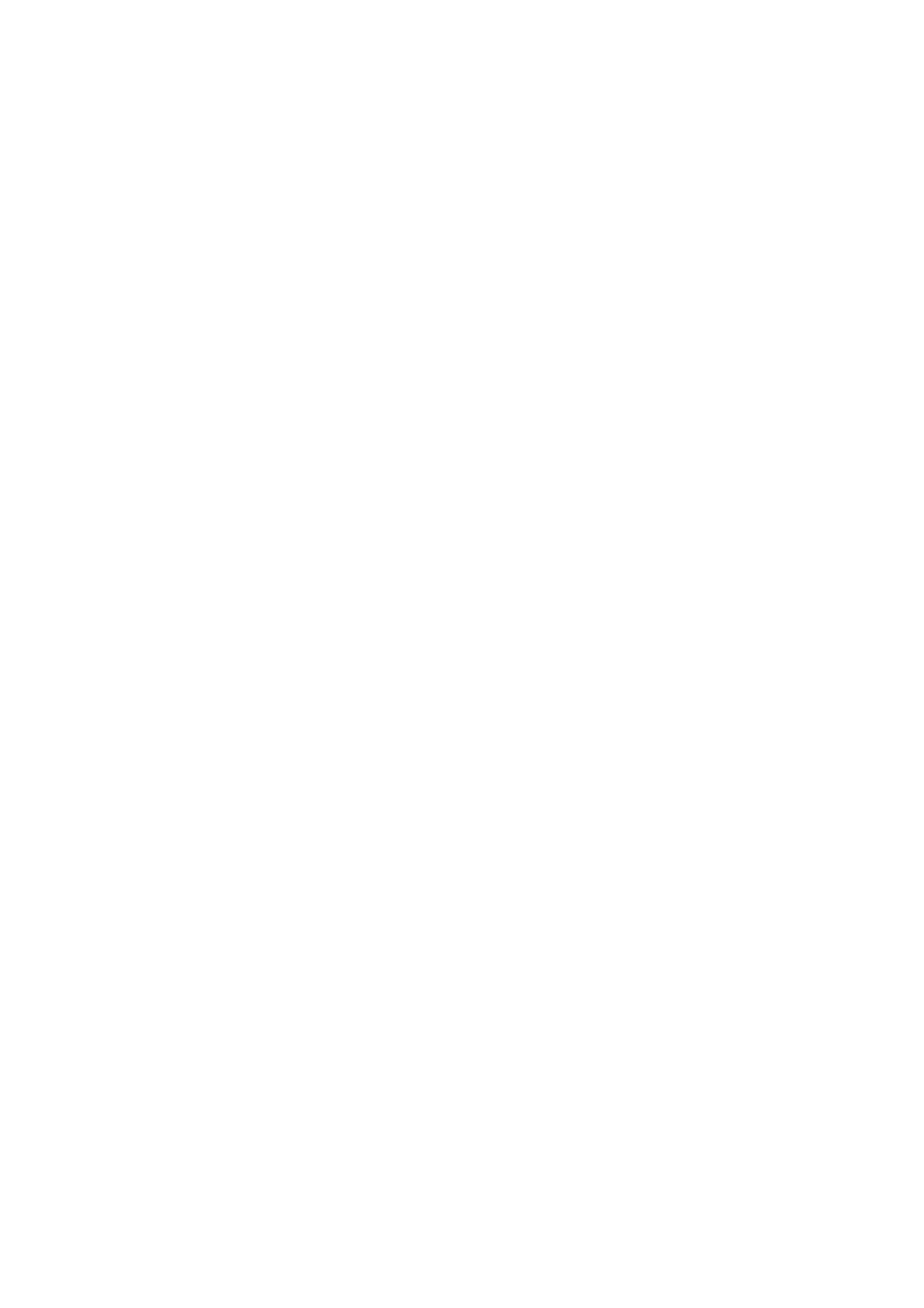## **Introduction**

An ever more constant concern in the sphere of applied philosophy is that of philosophical practice, which includes or, as the case may be, overlaps the philosophical counseling (Fatic, 2013). The idea of philosophical practice, applying to all efforts of using philosophy as a personal development tool, may include a series of philosophical activities that are not necessarily of a counseling nature such as philosophy for children (Frunză, 2018), the construction of organizational philosophy, the philosophical-spiritual meditation , or the philosophical café. If the former designates the approach of the love of wisdom as a means of recovering the human being from the humdrum of an unexamined life and of whose meaning is not fully brought into awareness, the latter designates the (re)institutionalization of philosophy as a dialogical practice with therapeutic, reparative purpose in confronting the existential dilemmas of the person. We will draw a series of specific features of the discourse used in philosophical counseling. In our approach we will have as a starting point the clarifying insistence on the meanings of philosophical counseling, elaborated by Sandu Frunză in the volume of Communication and Philosophical Counseling, published by Eikon Publishing House in Bucharest in 2019.

# **Philosophical counseling is a branch of philosophy**

The first interrogative action focuses on the status of the philosophical counseling and generally on the philosophical practice in relation to the philosophy itself, more precisely questioning if philosophical practice is a form of philosophy, and whether the philosophical counselor is entitled or not to consider himself a wisdom lover in the true sense of the word?

Sandu Frunză's opinion (2019a) seems to bend towards an affirmative but tactful answer. The philosophical status of this counseling practice is strictly dependent on the ideological content of the process, and not on the structure as per which the dialogue takes place, in a socratic manner, or in the more recent – PEACE- format proposed by Lou Marinoff (2010). To be a truly philosophical one, the encounter with the other must occur on a base of self-seeking (Marinoff & Ikeda, 2012).

The rediscovery of philosophy as a dialogical practice is a postmodernist construction after all, for the philosophers counselors try to recapture something that systematic philosophers have condescendently transferred to science, which is the interrogation upon the essence of being,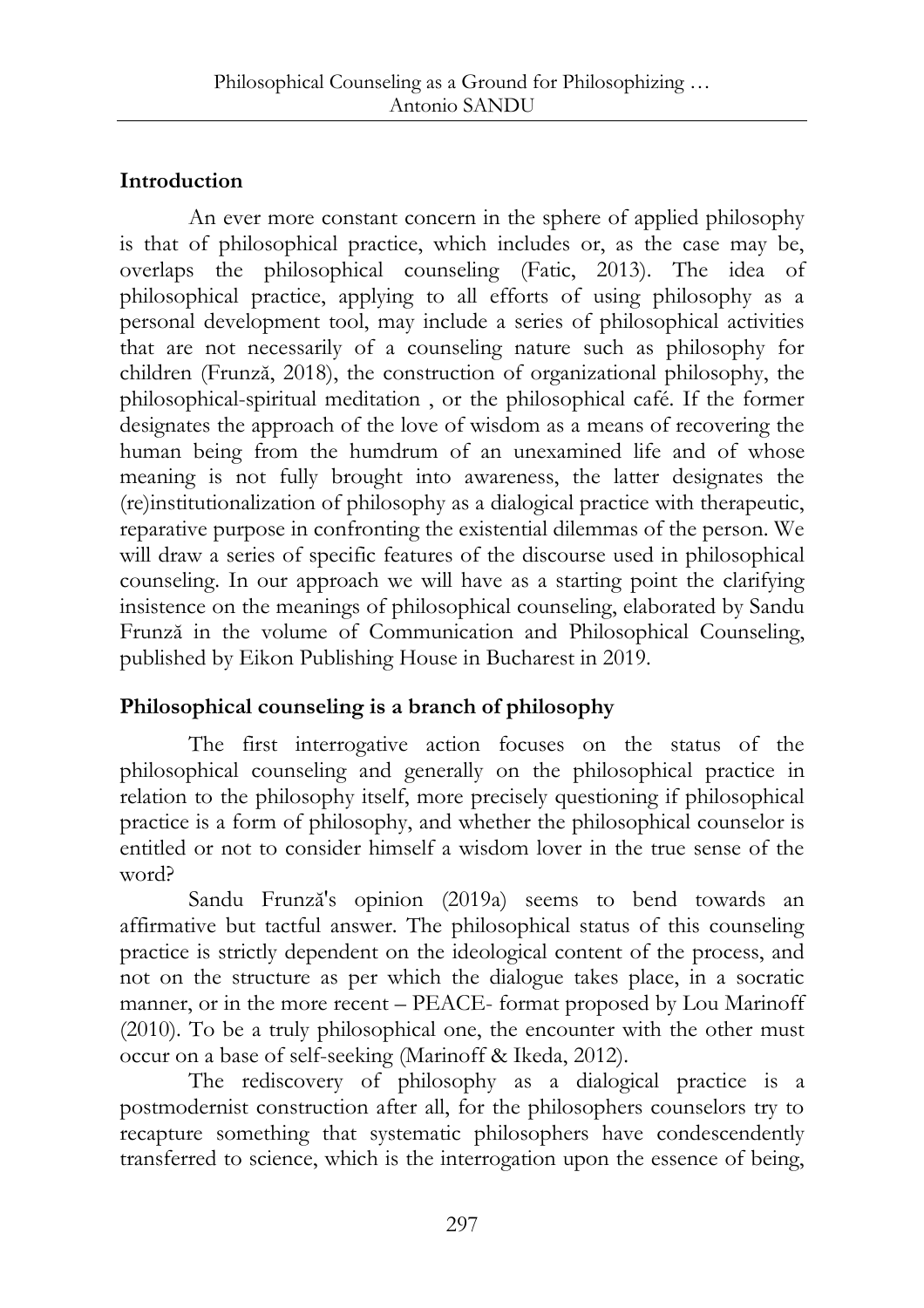| Postmodern | March, 2019        |
|------------|--------------------|
| Openings   | Volume 10, Issue 1 |

to eventually transform philosophy into an annexation of theology (Frunză, 2019a) or, more recently, of science. None of the two were called upon to explain the Being to the understanding consciousness, while for the first of them the way of comprehension is the faith, therefore it does not address to the type of consciousness towards which philosophy opens, the second one studies the act of being and not the Being itself.

The recovery of the thaumaturgical dimension of philosophy in advisory practices, although claimed to belong to a purely Socratic tradition, it is tributary to the postmodern lode, for it is nothing more than a deconstruction of the ivory tower where the philosophy has withdrawn itself. Its return to the city can be accomplished by flooding the metaphysical ether by the daily mundane that sets philosophical thinking on a Procrustean bed, with the purpose of questioning it about its ability to give meaning to the life of the individual and not to find the ultimate meanings of the unlived lives. The philosophical counselor, therefore, forsakes the strong essences of thinking of the universal in itself, knowing that he is called to be the refuge for the particular, in front of the absurd of a technologized world where the individual is increasingly marginal. The philosophical counselor is sometimes so detached of the traditional philosophy that he stubbornly professionalizes this practice in the horizon of psychology, bringing it to competition with psychology and psychiatry, when actually it has the same origin as alchemy, in the sense of royal art, oriented to the transmutation of the constitutive elements of consciousness into the philosophical gold of Self-consciousness.

### **Philosophical counseling between professionalization and vulgarization**

The subtle criticism of the attempts to professionalize philosophical counseling (Haţegan, 2018) by disrupting this practice by other forms of counseling (Frunză, 2019a), is concerned precisely with its status as a postsystematic philosophy, being, as such, another form of cultural creation than psychiatry or psychology. Consequently, we draw attention upon the tendencies emerged inside the very community of philosophical advocacy practitioners to deprive philosophical counseling through inefficient, didactic and educational training that generates an interpretative drift of the idea of philosophical counseling toward a therapeutic discussion, a vaguely humanistic and unsystematic one. If the learning of counseling practices for someone familiar with the philosophical depths can be a challenge over weeks or months, the reciprocal, the philosophical training of a psychologist or a teacher or of any other profession close to this may be an impossible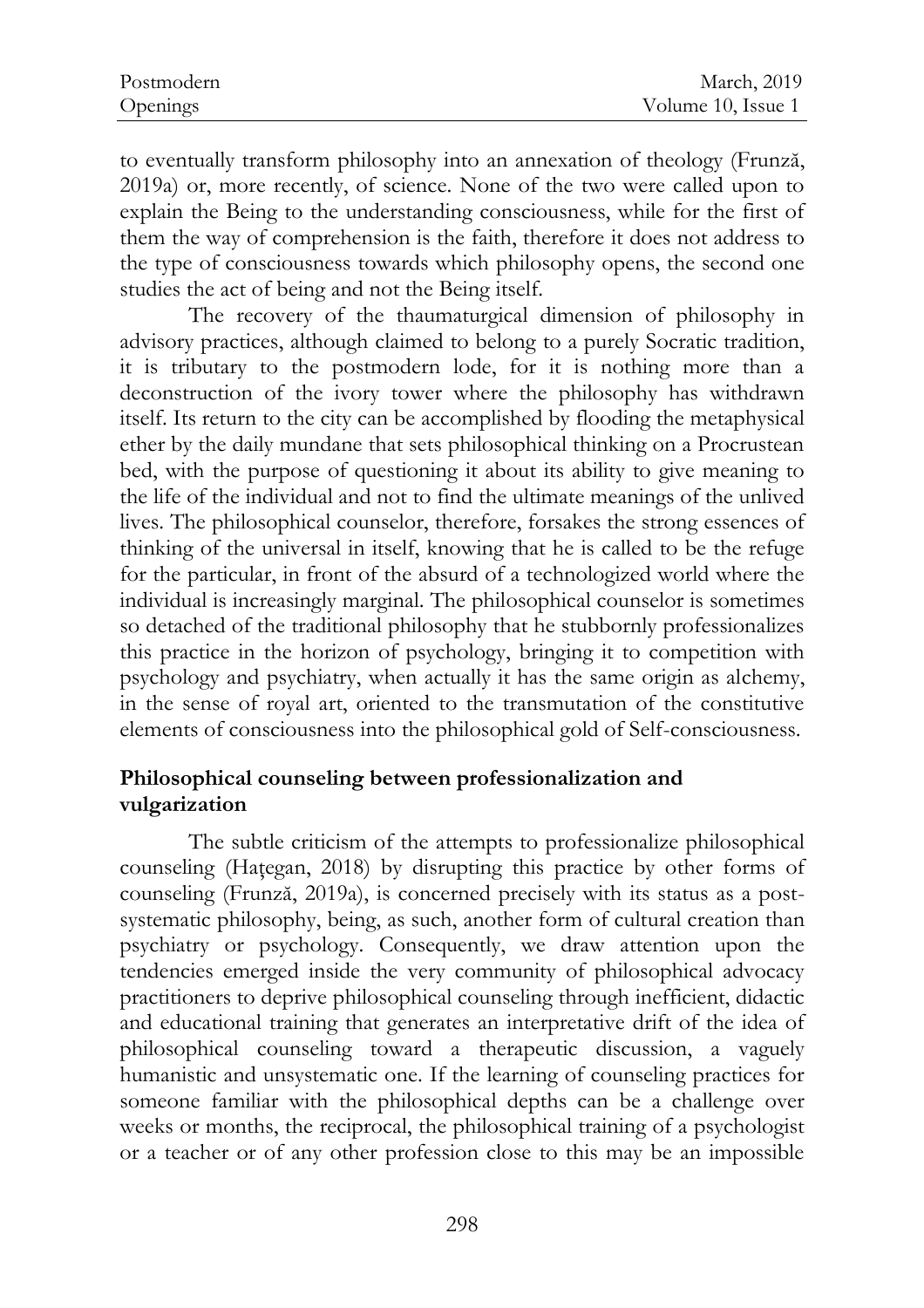challenge to them because of the antimetaphysical form of the practice of evidence-based therapy. We can not therefore agree with the organization of short-term training courses in philosophical counseling that certify professional skills in the field of other professionals who do not have a solid philosophical training. Philosophical counseling, in order not to reduce this practice to that of philosophy for dummies, must be practiced exclusively by people initiated in understanding the issues exposed by the client and the philosophical aspect of the latter. Philosophical counseling can be a chance to extract the individual from the trap of the daily medication - we here refer to Lou Marinoff's work: Swallow Platon not Prozac (2010) - by conceptualizing it. Philosophical practice in general and philosophical counseling in particular can articulate an individual's response to selfestrangement in the technology competition. Philosophy does not exclude technology but humanizes it, makes it accessible to human consciousness, modeling it and integrating it into the mystery of the act of being specific to human -Dasein.

## **The philosophical practice between critical thinking and the philosophical intrinsic of the act of being**

The confusion, sometimes non aleatory, of philosophical counseling with critical thinking, another essential and absolutely necessary component of philosophical practice, creates the impression that any person who possesses Aristotelian logic and possibly a series of elements of formal logic, can practice the counseling of the client, dressed in the mantle of philosophical counseling. The specificity of philosophical counseling is the access to the intrinsic philosophy of each person, for the specificity of philosophy is the interrogatory approach to everything and all, and to the interpenetration of the rationality of the universal with the individual's anguish in every response. The philosopher counselor is able to listen to the client with the finesse of the psychologist, bent to his needs, and dedicated to accompanying him to self-development, and even more, he has the metaphysical profoundness of understanding the client's existential anguishes that do not have to do with his everyday problems, but with the deep meanings that the subject associates to those issues.

### **Philosophical counseling as a spiritual practice**

The volume proposed by the philosopher Sandu Frunză (2019a) proposes a topic of interest for philosophical practice, namely the relationship between philosophy and theology, and the transformation of life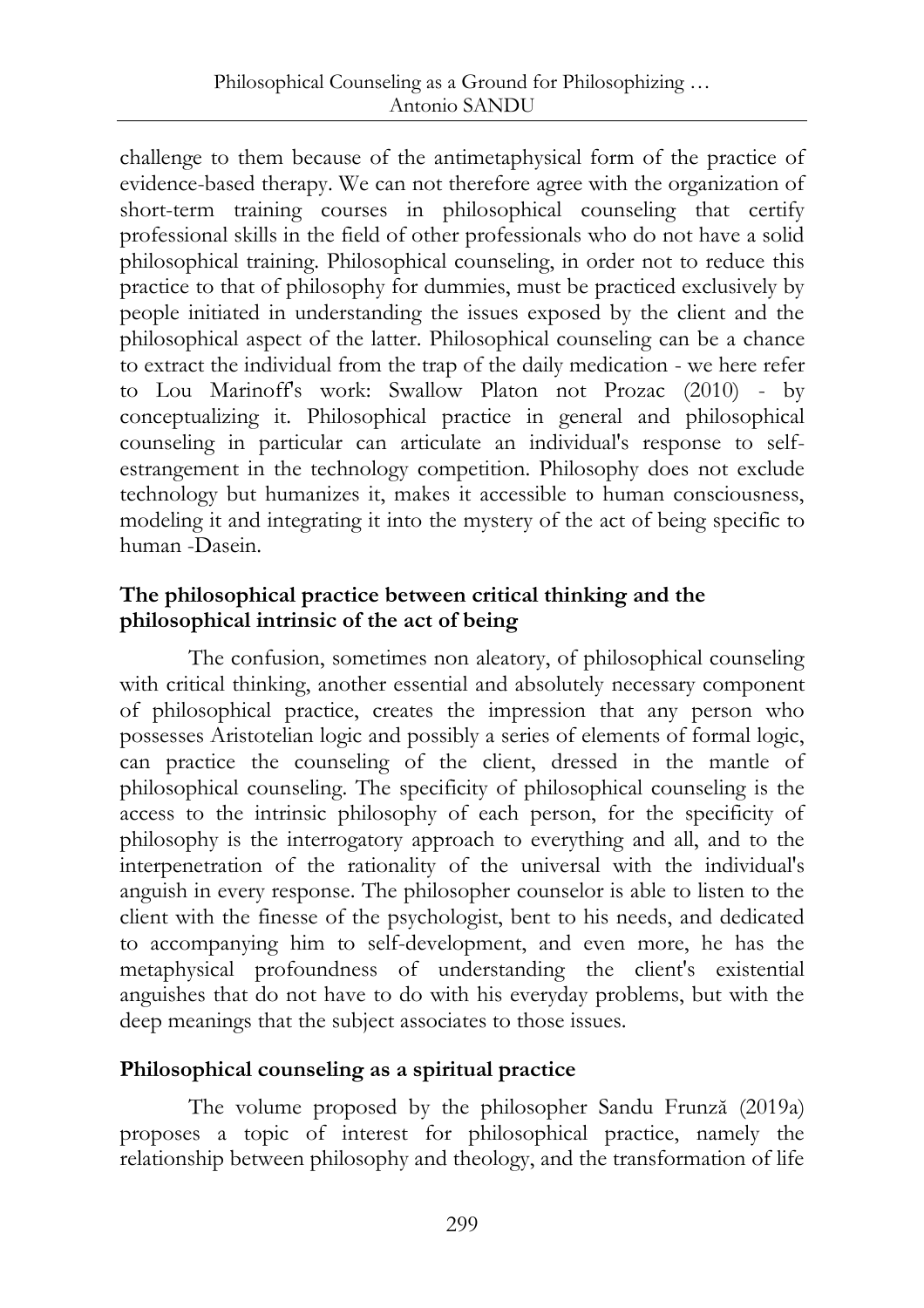through philosophical meditation on certain truths of faith, and beyond them to the relationship of the individual with the Alterity, especially with the ultimate alterity. Starting from the words of the philosopher of Cluj (Frunză, 2018a, 2019b), our own philosophical meditation led us to the interrogation: which of these two ways of reporting to the Divinity suits the best the structure of one's own consciousness of Being and of one's own being in the world: that of self-emptying / kenosis and implicitly of his own passions by giving up everything that is not spiritual? or being filled with joy through the deification that transfigures the nature? We can understand the act of philosophizing in the horizon of spirituality, starting from two traditions of the emerging toward God (relating to God as to the Supreme Alterity $\neg$ ). The first comes from the understanding of the words of Jesus Christ "God is a Spirit, and those who worship Him must worship Him in spirit and truth. "(John 4:24) and to which St. John Chrysostom comments: " When he says that God is a Spirit, he declares nothing else than His incorporeal nature. Now the service of that which is incorporeal must be of the same character, and must be offered by that in us which is incorporeal, to wit, the purity of soul and mind!" (Coman, 2010). The second understanding of worship comes from patristic tradition. This participation embraces the totality of man, all his constitutive, material and spiritual elements. In St. Gregory Palamas' vision, deification embraces both "material" and "moral" aspects of man. Stressing this completeness, the Fathers focus on the ability of the material to receive God, to the extent that one could speak of a "Christian materialism" in St. Gregory Palamas' work. (Louth, 2014). The two ways of understanding worship are convergent with the two universal ways – which can also be found in other spiritual traditions. The first one can be considered a way of giving up nature as being subjected to corruption. Man being alike God, essentially spiritual, the shunning of passions is a result of renouncing to Ego through compulsion and obedience. The second way is a way of deification and redemption of nature, by theandry, the whole nature is getting spiritual, and thus has access to the spirit through participation. This can be regarded as the foolishness for God , the mystical contemplative of the All, who can not accept the existence of any point in space or time in which there is no mysterious presence of God. From the psychological point of view, the first path corresponds to renunciation, the followers have an ascetic nature, the second being psychologically under the sign of acknowledging the world as a celebration of Creation, in the whole and everywhere shining the beauty of God's Creation. Philosophical counseling helps the individual to find his own way of appertaining to Transcendence as a way of being in the horizon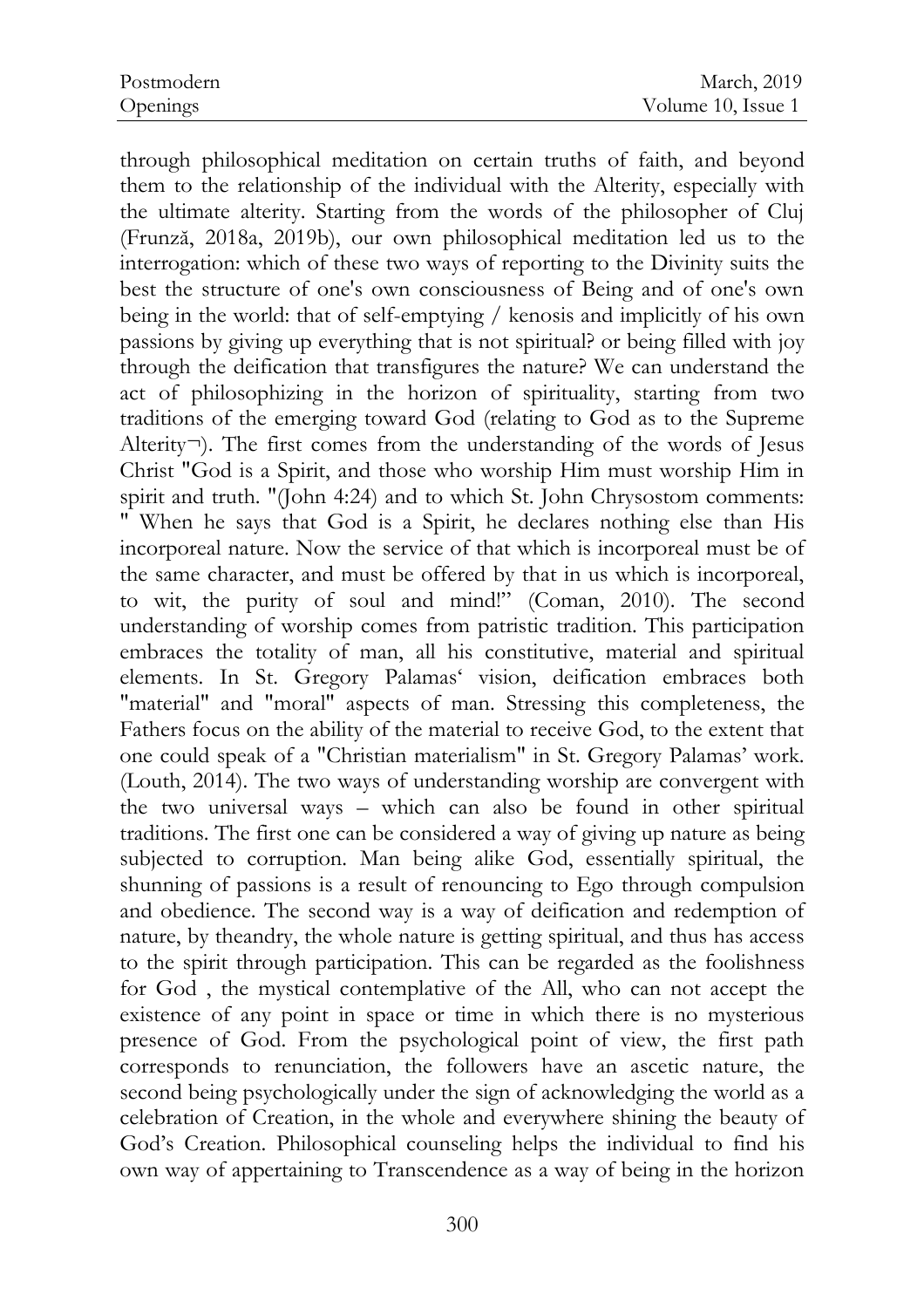of the Absolute. Meditative philosophical counseling takes on a number of spiritual practices that it revalorizes in the context of self-understanding of man, when his existential crisis is related to the way he refers to finitude and to what can be Beyond it.

### **Counseling and philosophical therapy**

Sandu Frunză wonders in his volume The Communication and Philosophical Counseling (2019a) if from the point of view of the content of this philosophical discipline, the name of philosophical counseling is appropriate or should be thought of as a philosophical therapy. If we are talking about a therapy, then who is the patient to whom it is addressed? The therapist philosopher's patient is the one affected by the awakening to the Consciousness, and with it by the emergence of the consciousness of the existential void that must be filled not with representations of prosperity but with authenticity (Frunză, 2018a).

#### **Instead of conclusions**

To the philosophy of the philosophy teachers one can counterbalance the lived philosophy, philosophy as a way of life. Since the former is sterile, from a cultural point of view, being impoverished from the transfer of substance to theology and science, philosophy as a way of life is the assumption by the individual of a set of values, and especially of a way of understanding the world that is coherent and allows a consistency of life when the individual answers the question of what you have done or what do you have to do with your life?

#### **Refrences**

- Frunză, S. (2019a). *Comunicare și consiliere filosofică* [Communication and philosophical counseling]. Bucharest, Romania: Eikon.
- Coman, C., Pr. (2010). *Dreptatea lui Dumnezeu si dreptatea oamenilor* [God's righteousness and human justice]. Bucharest, Romania: Bizantina.
- Fatic, A. (2013). Epicurean ethics as a foundation for philosophical counseling. *Philosophical Practice, 8*(1), 1127–1141.
- Frunză, M. (2018). An analysis of the philosophical and democratical practices of the philosophy for children. *Revista de Filosofie Aplicata, 1*(1), 86-94.
- Frunză, S. (2018a). *Eşti o ființă autentică* [You are an authentic being]. Bucharest, Romania: Eikon.